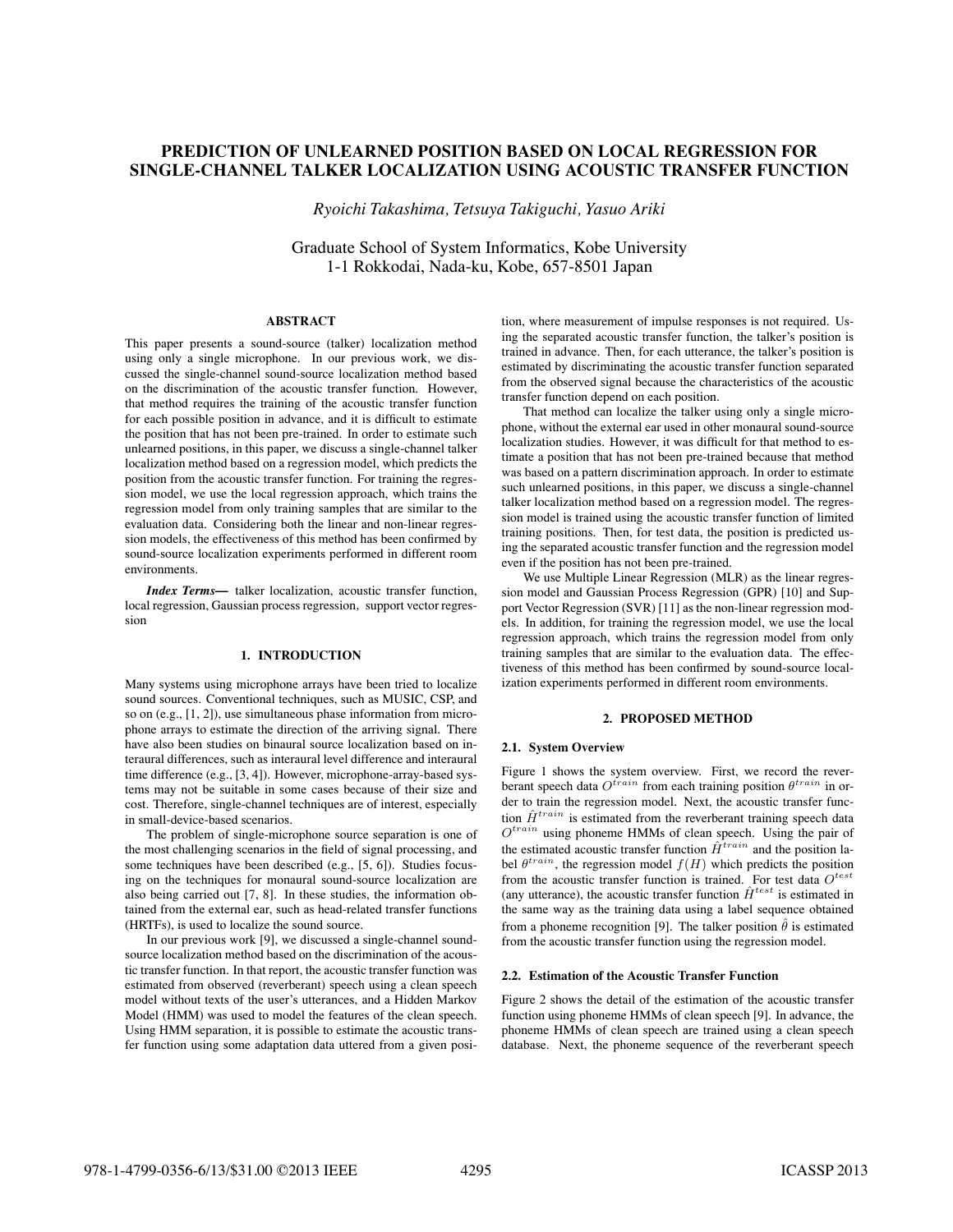

**Fig. 1**. System overview

data is recognized by using each phoneme HMM of clean speech data. Using the recognition results, the phoneme HMMs are concatenated, and the acoustic transfer function  $H$ <sup>s</sup> is estimated from the reverberant speech *O* based upon a maximum-likelihood (ML) estimation approach using the concatenated HMM.

In this method, the reverberant speech signal in a room environment is approximately represented in the cepstral domain as

$$
O_{cep}(d; n) \approx S_{cep}(d; n) + H_{cep}(d; n)
$$
\n(1)

where  $O_{cep}$ ,  $S_{cep}$ , and  $H_{cep}$  are cepstra for the reverberant speech signal, clean speech signal, and acoustic transfer function of frame *n*, respectively. *d* is the dimension of the cepstrum. Cepstral parameters are an effective representation to retain useful speech information in speech recognition. Therefore, we use the cepstrum for acoustic modeling necessary to estimate the acoustic transfer function. As shown in equation (1), if *O* and *S* are observed, *H* can be obtained by

$$
H_{cep}(d;n) \approx O_{cep}(d;n) - S_{cep}(d;n). \tag{2}
$$

However, *S* cannot be observed actually. Therefore, *H* is estimated in an ML manner by using the expectation maximization (EM) algorithm, which maximizes the likelihood of the observed speech:

$$
\hat{H} = \underset{H}{\text{argmax}} \Pr(O|H, \lambda_S). \tag{3}
$$

Here,  $\lambda_S$  denotes the set of concatenated clean speech HMM parameters, while the suffix *S* represents the clean speech in the cepstral domain. The EM algorithm is a two-step iterative procedure. In the first step, called the expectation step, the following auxiliary function is computed.

$$
Q(\hat{H}|H) = E[\log \Pr(O, p, b_p, c_p | \hat{H}, \lambda_S)|H, \lambda_S]
$$
  
= 
$$
\sum_p \sum_{b_p} \sum_{c_p} \frac{\Pr(O, p, b_p, c_p | H, \lambda_S)}{\Pr(O|H, \lambda_S)}
$$
  
log 
$$
\Pr(O, p, b_p, c_p | \hat{H}, \lambda_S)
$$
 (4)

Here  $b_p$  and  $c_p$  represent the unobserved state sequence and the unobserved mixture component labels corresponding to the phoneme *p* in the observation sequence *O*, respectively.



**Fig. 2**. Estimation of the acoustic transfer function using phoneme HMMs of clean speech

The maximization step (M-step) in the EM algorithm becomes "max  $Q(\hat{H}|H)$ ". The re-estimation formula can be derived, know- $\frac{\partial Q(\hat{H}|H)}{\partial \hat{H}} = 0$  as

$$
\hat{H}(d;n) = \frac{\sum_{p} \sum_{j} \sum_{k} \gamma_{p,j,k}(n) \frac{O(d;n) - \mu_{p,j,k,d}^{(S)} }{\sigma_{p,j,k,d}^{(S)^2}}}{\sum_{p} \sum_{j} \sum_{k} \frac{\gamma_{p,j,k}(n)}{\sigma_{p,j,k,d}^{(S)^2}}},
$$
\n(5)

$$
\gamma_{p,j,k}(n) = \Pr(p,j,k|O(n),H,\lambda_S). \tag{6}
$$

Here  $\mu_{p,j,k,d}^{(S)}$  and  $\sigma_{p,j,k,d}^{(S)}$  are the *d*-th mean value and the *d*-th diagonal variance value of the state  $b_p(n) = j$  and the mixture $c_p(n) = k$ , respectively (for more details, see [9]).

#### **2.3. Prediction of the position using the regression model**

Using the estimated acoustic transfer function  $\hat{H}^{train}$  of the training position and the position label  $\theta^{train}$ , the regression model  $f(H)$ , which predicts the position from the acoustic transfer function, is trained. In this study, we use MLR as the linear regression model and GPR [10] and SVR [11] as the non-linear regression models. In addition, for training the regression model, we use the local regression approach, which trains the regression model from only training samples that are similar to the evaluation data.

#### *2.3.1. Gaussian Process Regression*

When there is a training data set, which consists of pairs of the acoustic transfer function (explanatory variable) and the position label (objective variable)  $Z_n^{train} = (\hat{H}_n^{train}, \theta_n^{train}), (n = 1, ..., N)$ , we predict the position  $\theta^{test}$  of the test utterance from the acoustic transfer function  $\hat{H}^{test}$ . In a GPR framework, when the training set and the explanatory variable of the test data are observed, the posteriori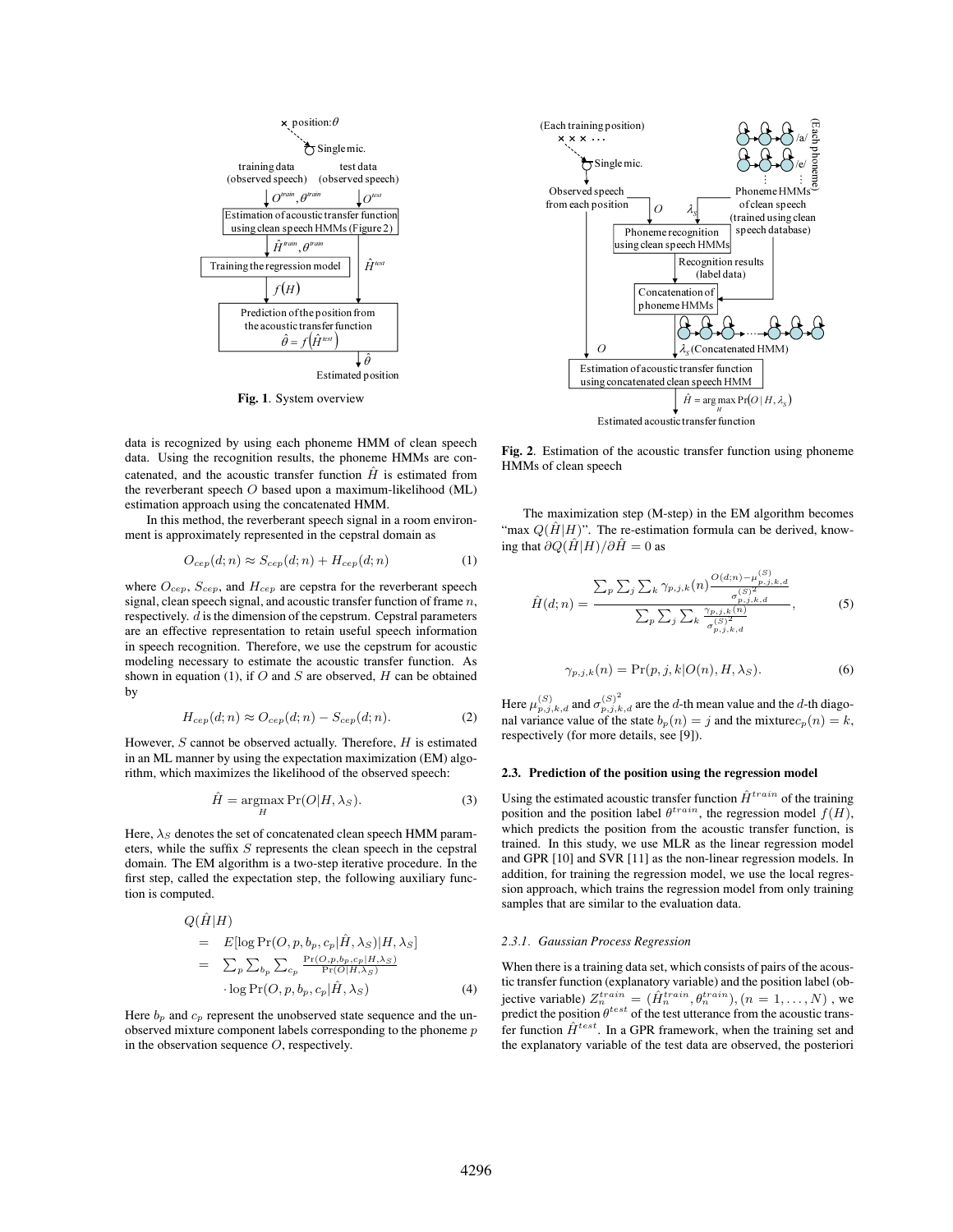probability of the objective variable is assumed to be the following normal distribution:

$$
\Pr(\theta^{test} | \hat{H}^{test}, Z_1^{train}, \dots, Z_N^{train})
$$
  
~ 
$$
\sim \mathcal{N}(\mathbf{K}_* \mathbf{K}^{-1} \boldsymbol{\Theta}, \mathbf{K}_{**} - \mathbf{K}_* \mathbf{K}^{-1} \mathbf{K}_*^{\mathbf{T}}). \tag{7}
$$

Here,  $\Theta = [\theta_1^{train}, \dots, \theta_N^{train}]^T$  and **K** is a gram matrix:

$$
\mathbf{K} = \begin{bmatrix} k(\hat{H}_1^{train}, \hat{H}_1^{train}) & \cdots & k(\hat{H}_1^{train}, \hat{H}_N^{train}) \\ \vdots & \ddots & \vdots \\ k(\hat{H}_N^{train}, \hat{H}_1^{train}) & \cdots & k(\hat{H}_N^{train}, \hat{H}_N^{train}) \end{bmatrix}
$$

$$
\mathbf{K}_* = \begin{bmatrix} k(\hat{H}^{test}, \hat{H}_1^{train}), \cdots, k(\hat{H}^{test}, \hat{H}_N^{train}) \end{bmatrix}
$$
(8)
$$
\mathbf{K}_{**} = k(\hat{H}^{test}, \hat{H}^{test}).
$$

 $k(H, H)$  is a kernel function and the RBF kernel [10] is used in this study. The estimated objective variable of the test data  $\hat{\theta}^{test}$ is given by maximizing Eq. (7); i.e., the mean value of the normal distribution:

$$
\hat{\theta}^{test} = f(\hat{H}^{test}) = \mathbf{K}_{*}\mathbf{K}^{-1}\Theta.
$$
 (9)

## *2.3.2. Support Vector Regression*

SVR is a non-linear regression using a kernel function. In a SVR framework, the objective variable is estimated using the following regression model:

$$
\hat{\theta}^{test} = f(\hat{H}^{test}) = w^T \phi(\hat{H}^{test}) + b \tag{10}
$$

where  $\phi$  is a kernel mapping function (RBF kernel was used in this paper). The model parameter *w* and *b* are calculated to satisfy the following objective function.

$$
\min \qquad \frac{1}{2}||w||^2 + C\sum_{n=1}^N(\xi_n + \xi_n^*)\tag{11}
$$

$$
s.t. \qquad \begin{cases} \theta_n^{train} - w^T \phi(\hat{H}_n^{train}) - b \le \epsilon + \xi_n \\ w^T \phi(\hat{H}_n^{train}) + b - \theta_n^{train} \le \epsilon + \xi_n^* \\ \xi_n, \xi_n^* \ge 0 \end{cases} \tag{12}
$$

The first term of Eq. (11) is a regularization term, and the second one is a penalization term for the regression error  $\xi$  over the acceptable error range  $\epsilon$ . *C* determines the trade-off between the first and second terms. In this paper, we use the SVM-KM Matlab Toolbox [12] in order to obtain the model parameter.

## *2.3.3. Local Regression*

The regression approach assumes a correlativity between the position and the acoustic transfer function. Depending on the room environment, however, it is possible that the acoustic transfer functions are completely different even if the positions are close to each other. Considering such cases, it might be difficult to represent the acoustic transfer functions of all positions in a room using only one regression model.

Therefore, instead of a global regression model trained from all training samples, we use the local regression approach, which trains the regression model from only training samples that are similar to the evaluation data. Chao et al. [13] proposes a facial age estimation method using local regression with the SVR, and shows higher performance than the standard SVR.

Local regression is a method that combines the regression analysis and the K-nearest neighbor (K-NN) method. In this method, all



**Fig. 3**. Experiment room environment for sound-source localization (on horizontal and vertical axes) and the position of the loudspeaker



**Fig. 4**. Experiment room environment for the estimation of the sound-source direction (angle)

training samples are held in the database. For a test sample, the Knearest samples are picked up from the training data set. Then, the regression model for the test data is trained using only the K samples and then predicts the position.

## **3. EXPERIMENTS**

#### **3.1. Experiment Conditions**

The proposed method was evaluated in simulated reverberant environments. The reverberant speech was simulated by a linear convolution of clean speech and impulse response. The impulse responses were recorded in two different room environments.

In the experiments performed in one of the room environments, the position of a loudspeaker on a horizontal or vertical axis was estimated. Figure 3 shows the experimental room environment and the position of the loudspeaker. The reverberation time was 1,220 msec. For both the horizontal and vertical axes, training positions consisted of  $7$  positions  $(-90, -60, \ldots, 60, 90)$ , and test positions consisted of 13 positions (-90, -75, 60, ..., 60, 75, 90cm) including 6 unlearned positions (-75, -45, -15, 15, 45, 75cm). The system estimated only the position on one axis, and the position through the other axis was fixed to 0cm (given position).

In the experiments performed in the other room environment, the position of a loudspeaker on a circular arc was estimated, where the distance to the microphone was given and the system estimated only the direction (angle) of the loudspeaker. The impulse response was taken from the RWCP database in real acoustical environments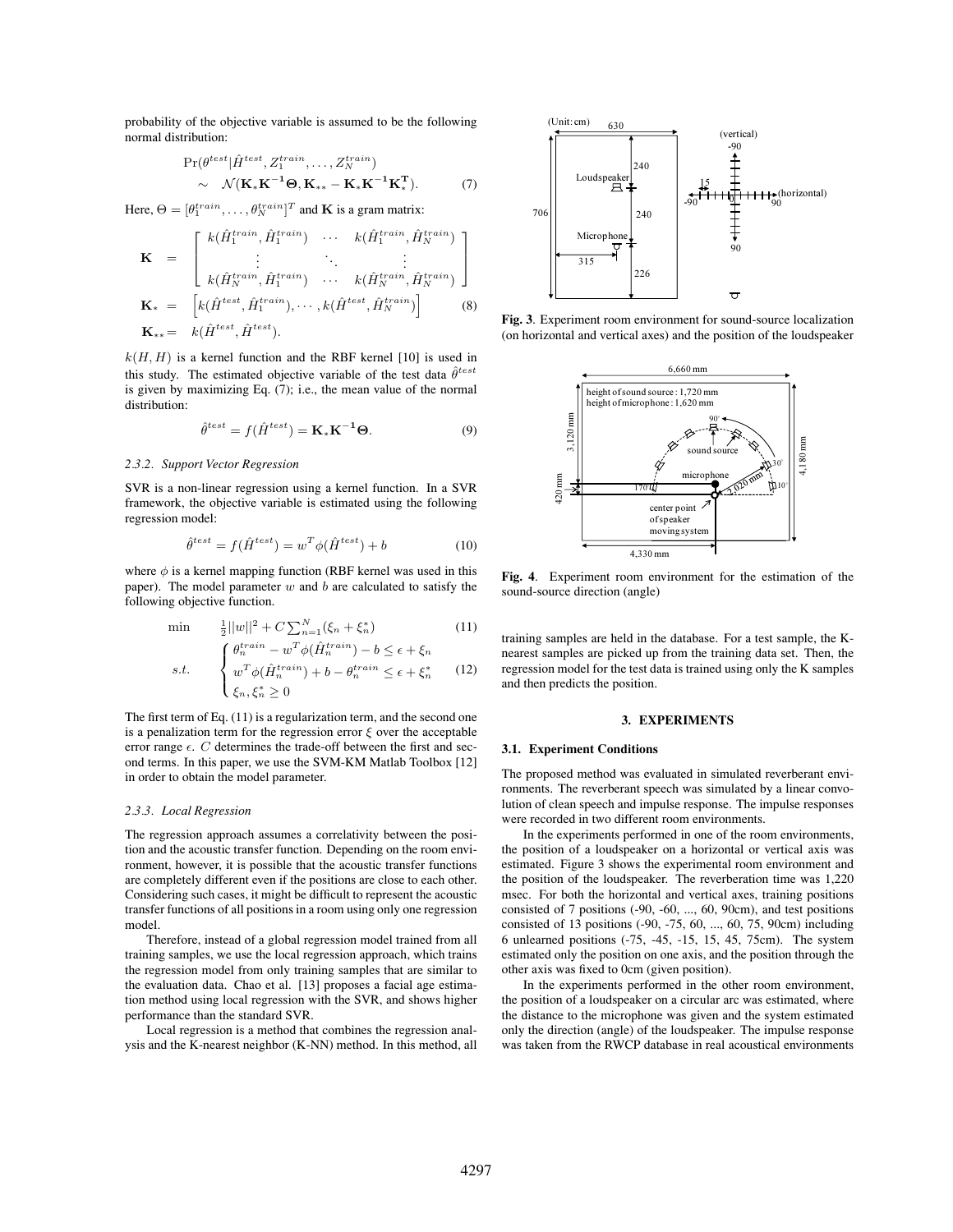| Table 1. RMSE of the estimated position for each number of the nearest samples K used for training the local regression model ('global'      |  |
|----------------------------------------------------------------------------------------------------------------------------------------------|--|
| shows the use of the global regression model). The number to the left of the slash shows the RMSE for unlearned positions and the right side |  |
| shows that for pre-trained positions.                                                                                                        |  |
|                                                                                                                                              |  |

| Acoustic transfer function $H_{sub}$ computed using true clean speech signal |                      |           |           |           |                    |           |           |           |                |           |           |
|------------------------------------------------------------------------------|----------------------|-----------|-----------|-----------|--------------------|-----------|-----------|-----------|----------------|-----------|-----------|
|                                                                              | horizontal axis [cm] |           |           |           | vertical axis [cm] |           |           |           | angle [degree] |           |           |
|                                                                              | $K = 50$             | $K = 150$ | $K = 250$ | global    | $K = 50$           | $K = 150$ | $K = 250$ | global    | $K = 50$       | $K = 150$ | global    |
| <b>MLR</b>                                                                   | 52.3/47.4            | 35.4/35.1 | 33.5/33.8 | 34.1/35.3 | 19.6/18.6          | 20.3/19.9 | 22.1/22.1 | 23.5/25.  | 63.9/12.1      | 63.6/14.5 | 65.3/17.0 |
| <b>GPR</b>                                                                   | 31.4/29.0            | 35.0/31.6 | 34.8/31.4 | 34.8/31.4 | 12.2/11.6          | 14.3/14.1 | 16.1/15.4 | 17.4/16.3 | 28.5/10.7      | 22.9/11.4 | 22.0/11.4 |
| <b>SVR</b>                                                                   | 25.6/26.7            | 27.8/29.3 | 28.6/30.9 | 28.8/31.3 | 7.7/9.1            | 13.3/17.8 | 16.8/20.8 | 19.4/23.7 | 20.3/10.8      | 18.9/12.1 | 22.7/12.2 |

| Acoustic transfer function $H_{est}$ estimated using clean speech HMMs |                    |           |           |           |                    |           |           |           |                |           |           |
|------------------------------------------------------------------------|--------------------|-----------|-----------|-----------|--------------------|-----------|-----------|-----------|----------------|-----------|-----------|
|                                                                        | horizontal axissom |           |           |           | vertical axis [cm] |           |           |           | angle [degree] |           |           |
|                                                                        | $K = 50$           | $K = 150$ | $K = 250$ | global    | $K = 50$           | $K = 150$ | $K = 250$ | global    | $K = 50$       | $K = 150$ | global    |
| <b>MLR</b>                                                             | 54.2/55.5          | 42.1/41.5 | 41.0/41.2 | 41.0/42.5 | 34.7/33.6          | 30.5/31.6 | 30.2/32.8 | 30.3/34.6 | 50.3/49.2      | 42.6/41.7 | 42.2/42.8 |
| <b>GPR</b>                                                             | 39.6/40.2          | 41.8/41.3 | 41.5/41.4 | 41.7/41.4 | 21.2/22.8          | 22.7/25.0 | 23.7/25.9 | 24.3/26.3 | 32.7/40.9      | 33.7/42.3 | 33.4/43.4 |
| <b>SVR</b>                                                             | 36.1/38.0          | 36.4/38.2 | 37.3/38.6 | 38.3/39.1 | 17.7/20.3          | 22.0/26.6 | 24.0/28.7 | 26.9/31.6 | 29.4/31.5      | 31.6/35.3 | 32.5/37.1 |

[14]. Figure 4 shows the experimental room environment. The reverberation time was 300 msec. The training positions consisted of 5 positions (10, 50, 90, 130, 170 degrees), and test positions consisted of 9 positions (10, 30, 50, ...,130, 150, 170 degrees) including 4 unlearned positions (30, 70, 110, 150 degrees).

The speech signal was sampled at 12 kHz and windowed with a 32-msec Hamming window every 8 msec. The experiment utilized the speech data uttered by a male in the ATR Japanese speech database. The clean speech HMM (speaker-dependent model) was trained using 2,620 words, and each phoneme HMM has 3 states and 32 Gaussian mixture components. The number of data used to train the regression model was 50 words (*×* number of training positions). The test data for one location consisted of 166 words, and 16-order MFCCs (Mel-Frequency Cepstral Coefficients) were used as feature vectors. The speech data for training the clean speech model, training the regression model, and testing were spoken by the same speakers but had different text utterances, respectively.

### **3.2. Experiment Results**

We evaluated the performance of the method using the acoustic transfer function *Hsub* computed with Eq. (2) using true clean speech signal  $S_{cep}(d; n)$  and  $H_{est}$  estimated with Eq. (5) using clean speech HMMs. Table 1 shows the Root Mean Square Error (RMSE) of the position estimated using the local regression model with K-nearest samples and the global regression model trained using all training samples.

When *Hsub* was used, the proposed method could estimate the pre-trained and unlearned positions of the loudspeaker on the vertical axis with a minimum RMSE of 9.1 and 7.7cm, respectively. In the case of the vertical axis, only the distance between the microphone and the sound source was changed, and the direction of sound source was fixed to 0 degrees. Hence, this result means that when the direction of the sound source is fixed, the distance between the microphone and the sound source can be predicted from the acoustic transfer function relatively easily. In the case of the positions on the circular arc in Fig. 4, MLR showed a much higher error on estimating the unlearned position than on estimating the pre-trained position. This result means that the direction of the sound source is difficult to represent using the linear regression model. However, the use of a non-linear regression model could decrease the prediction error.

When *Hest* was used, the performances decreased for all experimental conditions compared with that using true clean speech signals in Eq. (2). This is because the acoustic transfer function was not separated completely from the observed speech and it was influenced to some extent by the difference between the utterance texts for training and for testing. In both cases using *Hsub* and *Hest*, the local regression approach outperformed the global regression approach by using the non-linear regression method.

### **4. CONCLUSION**

This paper has described a talker localization method using a single microphone. The acoustic transfer function is estimated using HMMs of clean speech. Then, using the acoustic transfer function, the regression model, which predicts the talker's position from the acoustic transfer function, is trained. For training the regression model, we use the local regression approach, which trains the regression model from only training samples that are similar to the evaluation data. Considering both the linear and non-linear regression models, the effectiveness of this method has been confirmed by sound-source localization experiments performed in different room environments.

The proposed method showed higher performances on the estimation of the position on the vertical axis (i.e., distance to the microphone). It is difficult for two-channel microphones to estimate the distance to the microphone even though the direction of the sound source can be estimated easily. Therefore, the proposed approach using the acoustic transfer function might improve the performance of conventional multi-microphone systems.

However, the localization errors on the horizontal axis and circular arc were higher than those on the vertical axis. In order to reduce such errors, more information about the other training position might be required. In addition, more accurate estimation of the acoustic transfer function is also important. Future work will include efforts to study the performance of the estimation of a 2-D position, considering both the horizontal and the vertical axes.

## **5. ACKNOWLEDGMENT**

This work was supported by Grant-in-Aid for JSPS Fellows (23- 2495).